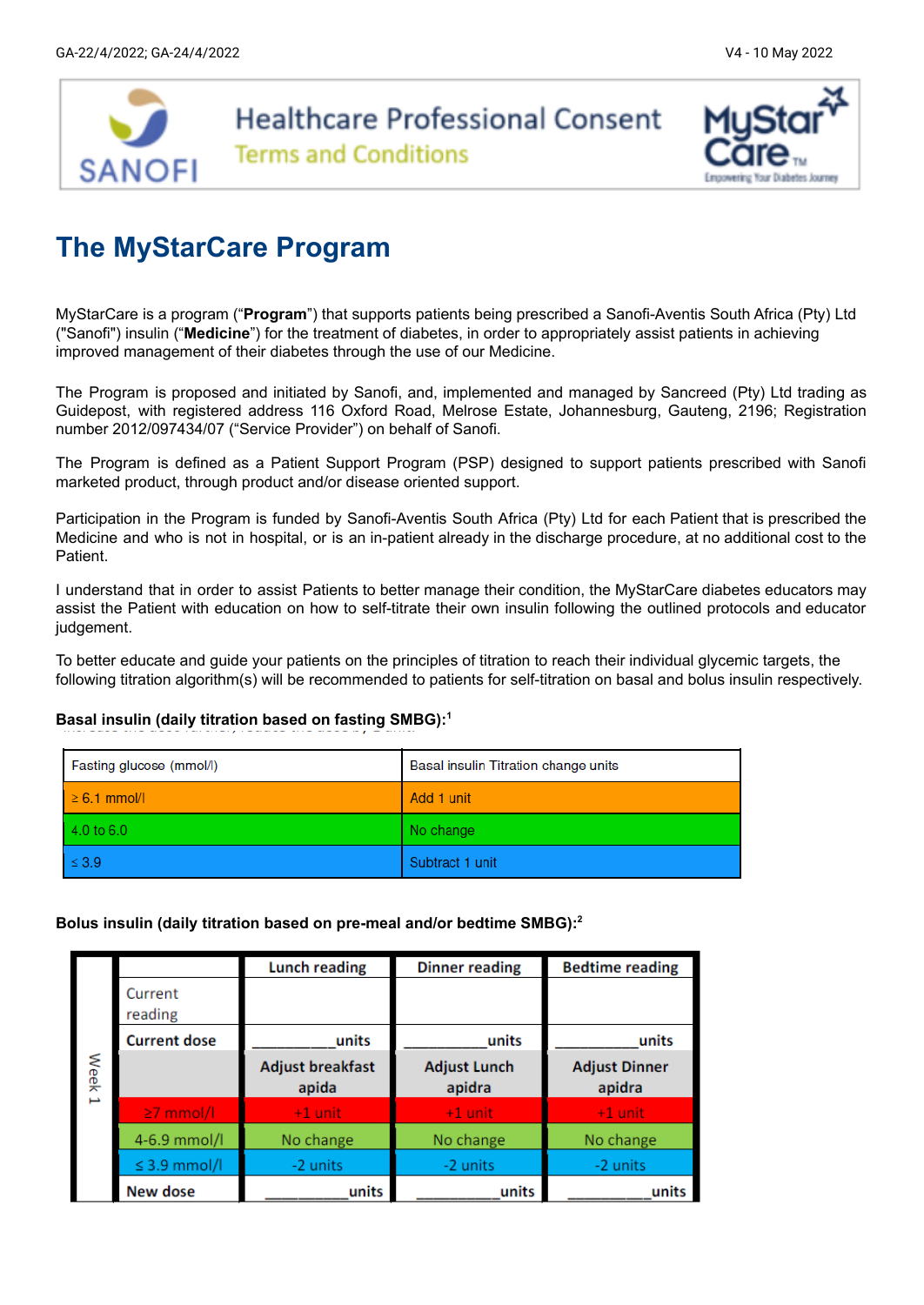#### **Please select one of the two options below:**

- **I consent to my patients receiving education on self-titration.**
- **Do not educate my patients on self-titration. I will educate my patients on my preferred titration schedule**

I hereby confirm that I have obtained my patient(s)'s consent and further hereby give consent for patients from my practice who meet the eligibility criteria of the Program to be contacted by Guidepost for the purpose of the Program, and to enrol into the Program, at my patient(s)' discretion. My Patients may be referred by me or an individual to whom I delegate (not a representative of Sanofi). I hereby undertake to obtain each Patient's verbal consent to be contacted by Guidepost before referring that Patient.

I consent to Sanofi and Guidepost handling, processing and storing my information, including my personal information under the Protection of Personal Information Act for the purpose set out in this document and as per the terms laid out.

I have read and understood the terms and conditions of the Program as below and consent to these terms.

I understand that this single consent form will cover every Patient from my practice who I have directed to **participate in the Program.**

### **Healthcare Professional's Details**

| Title*                                 | Initials*                                                                                                     | Surname*                                                                                                                                                         |
|----------------------------------------|---------------------------------------------------------------------------------------------------------------|------------------------------------------------------------------------------------------------------------------------------------------------------------------|
| Provider type and speciality*          |                                                                                                               |                                                                                                                                                                  |
| Signature of Health Care Professional* |                                                                                                               | <b>HPCSA Number*</b>                                                                                                                                             |
| <b>Practice Number*</b><br>Date*<br>Ξ  | Practice Phone Number*                                                                                        | <b>Practice Email Address*</b><br>Progress reports with sensitive patient information will be sent to<br>this email address. Ensure adequate privacy protection. |
|                                        | PLEASE NOTE that this is a representation of the form that the HCP<br>would complete and sign using Docusign. |                                                                                                                                                                  |

**To receive a Docusign copy, please contact [MyStarCare@Guidepost.net](mailto:MyStarCare@Guidepost.net)**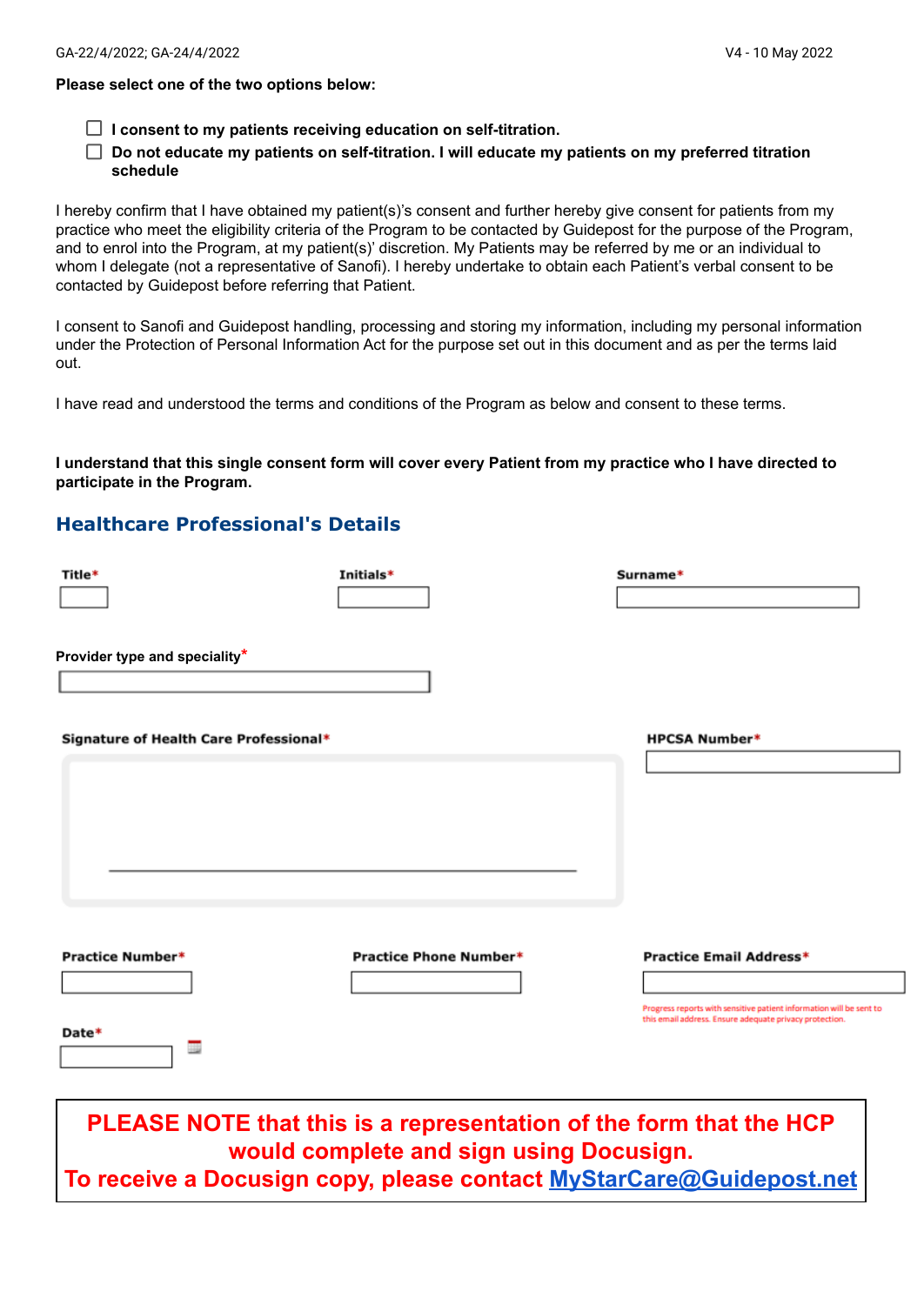## **Terms and Conditions**

The MyStarCare program is offered to Patients of the Healthcare Professional under the following Terms and Conditions (MyStarCare HCP Ts and Cs v3). Patients prescribed the Medicine and enrolled on the program are hereafter referred to as "Patients".

The Healthcare Professional hereby gives consent for Guidepost and/or its appointed service providers to retrieve, store and utilise personally identifiable Healthcare Professional Information, and where the Patient has consented thereto, Patient information for all Patients nominated by the Healthcare Professional (whether in the past or after the date of signature of this document), in order to provide diabetes education services to the Patient and notifications to the Healthcare Professional.

- 1. The Healthcare Professional agrees s/he has obtained consent from his/her Patient that Guidepost may contact the Patient, the Healthcare Professional and/or their staff or service providers in order to obtain information pertinent to providing the Program.
- 2. The Healthcare Professional warrant that he/she prescribed the patient(s) he/she refers into the Program with the Medicine, and that this medication is in his/her opinion, the most appropriate clinical choice for the patient(s).
- 3. Guidepost may contact the Healthcare Professional to discuss issues identified during interactions with the Patient and to obtain feedback on the outcomes of the Program.
- 4. Guidepost will only provide services to Patients who meet the clinical eligibility criteria of the Program and Guidepost has the right to terminate a Patient's membership to the program in case of abuse and / or misuse of the Program or its staff.
- 5. Guidepost will not share personally identifiable information about the Patient or Healthcare Professional with any other party, including pharmaceutical manufacturers, unless required to do so by law or if the Patient or Healthcare Professional have given their express and explicit consent to such sharing of information.
- 6. The Healthcare Professional consents that data may be securely stored in a location outside of South Africa, where data protections are at par or better than that prescribed by South African law, or where Sanofi and/or Guidepost has ensured that those data will be stored in a manner adequate with South African law. Subject to applicable law, the Healthcare Provider and the Patient may at any time request that Guidepost delete or rectify their personal information.
- 7. Patients have the right to terminate their own consent at any time by contacting Guidepost directly. Should a Patient terminate their consent, that Patient's historical information will be stored for the legally prescribed period for medical records (de-identified to the extent possible).
- 8. Guidepost will only provide services to Patients that are using the Medicine in compliance with the products' labelling information as determined by the South African Health Products Regulatory Authority. Patients who are found to be using the Medicine off-label will be suspended from the Program until such time as they are no longer using the Medicine in an off-label manner.
- 9. The services provided by Guidepost as part of the Program are not medical consultations and do not replace consultations with Healthcare Professionals. The structured education and information provided to the Patient by Guidepost should not be taken in isolation.
- 10. Accountability for healthcare outcomes remains the accountability of the Patient and neither Guidepost nor Sanofi accepts liability for health outcomes.
- 11. Guidepost does not provide emergency management services. In an emergency, the Patient must contact a Healthcare Professional.
- 12. This agreement shall commence on the date of signature by the Healthcare Professional and continue in perpetuity. Either party may cancel the agreement at any time by providing written notification to the other